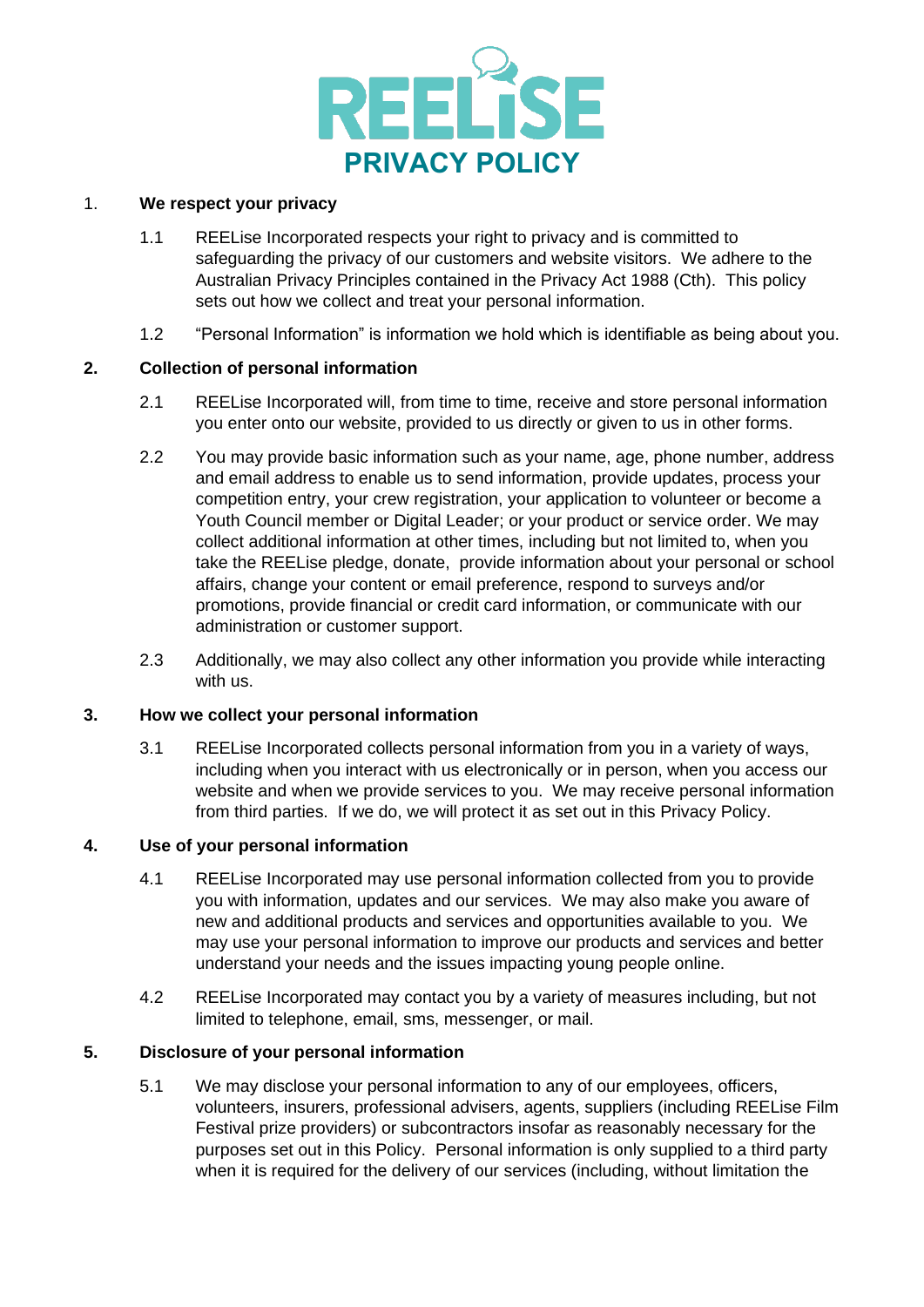provision of Festival prizes and the reporting of any concerns about your welfare or safety).

- 5.2 We may from time to time need to disclose personal information to comply with a legal requirement, such as a law, regulation, court order, subpoena, warrant, in the course of a legal proceeding or in response to a law enforcement agency request.
- 5.3 We may also use your personal information to protect the copyright, trademarks, legal rights, property or safety of REELise Incorporated, [www.reelise.org.au,](http://www.reelise.org.au/) its customers or third parties.
- 5.4 Information that we collect from time to time may be stored, processed in or transferred between parties located in countries outside of Australia.
- 5.5 If there is a change in control of our operations or business or a sale or transfer of our assets, we reserve the right to transfer to the extent permissible at law, our user databases, together with any personal information and non-personal information contained in those databases. This information may be disclosed to a potential purchaser or assignee under an agreement to maintain confidentiality. We would seek to only disclose information in good faith and where required by any of the above circumstances.
- 5.6 By providing us with personal information, you consent to the terms of this Privacy Policy and the types of disclosure covered by this Policy. Where we disclose your personal information to third parties, we will request that the third party follow this Policy regarding handling your personal information.

# **6. Security of your personal information**

- 6.1 REELise Incorporated is committed to ensuring that the information you provide to us is secure. In order to prevent unauthorised access or disclosure, we have put in place suitable physical, electronic and managerial procedures to safeguard and secure information and protect it from misuse, interference, loss and unauthorised access, modification and disclosure.
- 6.2 The transmission and exchange of information is carried out at your own risk. We cannot guarantee the security of any information that you transmit to us, or receive from us. Although we take measures to safeguard against unauthorised disclosures of information, we cannot assure you that personal information that we collect will not be disclosed in a manner that is inconsistent with this Privacy Policy.

### **7. Access to your personal information**

- 7.1 You may request details of personal information that we hold about you in accordance with the provisions of the Privacy Act 1988 (Cth). A small administrative fee may be payable for the provision of information. If you would like a copy of the information, which we hold about you or believe that any information we hold on you is inaccurate, out of date, incomplete, irrelevant of misleading, please email us at [info@reelise.org.au.](mailto:info@reelise.org.au)
- 7.2 We reserve the right to refuse to provide you with information that we hold about you, in certain circumstances set out in the Privacy Act.